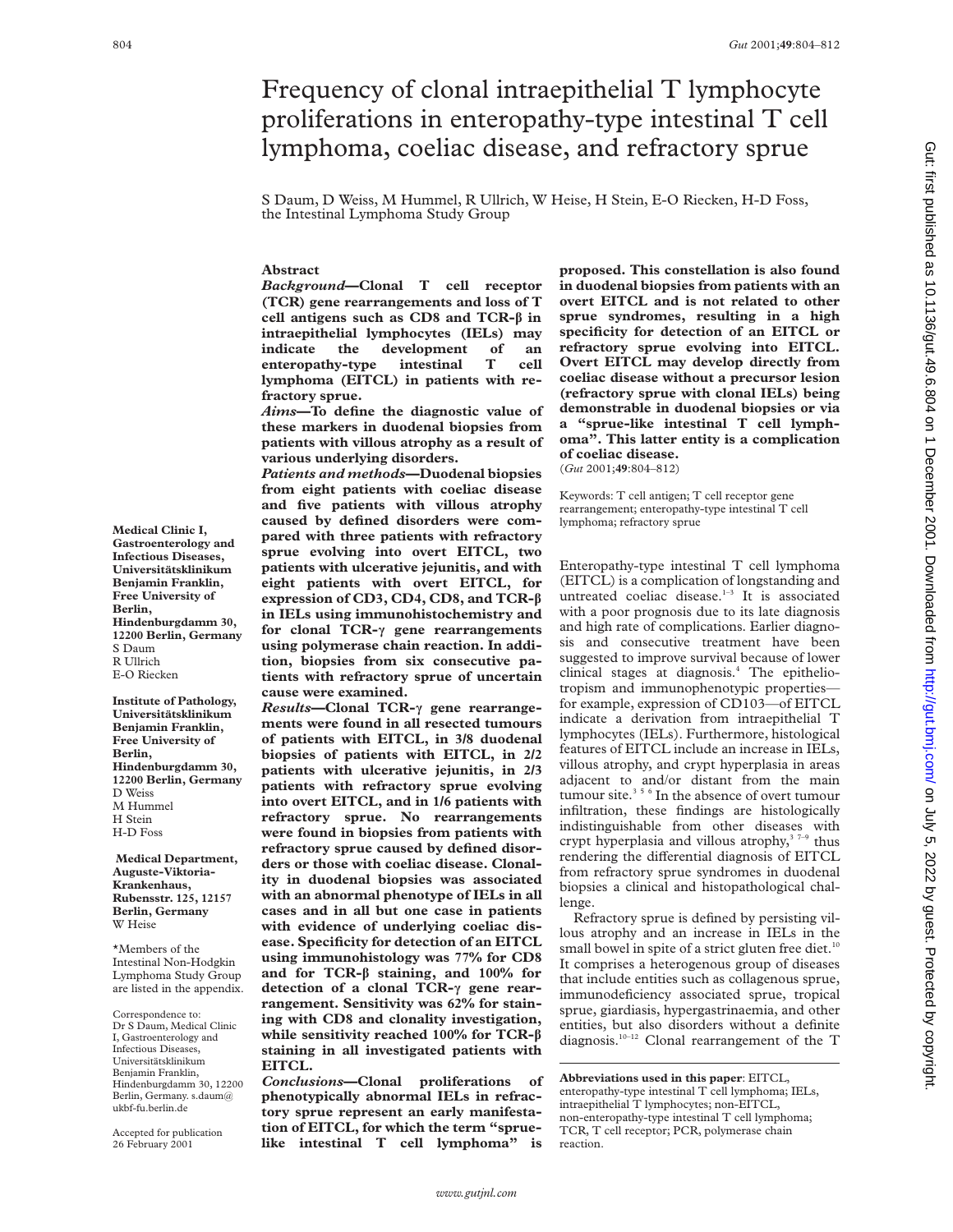cell receptor (TCR)  $\gamma$  gene and loss of T cell antigens such as  $CD8$  and the  $\beta$ -chain of the TCR have been found in IELs of some patients with refractory sprue.<sup>13</sup> This subgroup of refractory sprue may actually represent an initial manifestation of EITCL, a concept which is supported by the subsequent development of overt T cell lymphoma containing the same clonal rearrangement in some of these patients.14–16 Other findings which underline this assumption are the following: firstly, T cell clonality has also been demonstrated in the small bowel of patients with ulcerative jejunitis, another refractory sprue syndrome associated with an increased risk for the development of EITCL.<sup>17</sup> Secondly, clonality and antigenic loss may also be detectable in IELs in the mucosa distant from the overt lymphoma in EITCL.<sup>18</sup> Finally, clonality and loss of T cell antigens is generally considered to be an indicator of neoplastic transformation in T cell populations.19

In this study, we analysed duodenal biopsies from patients with different forms of refractory sprue, EITCL, and coeliac disease for T cell antigen expression and clonality in IELs for several reasons. Firstly, there are no data on patients with refractory sprue due to defined disorders and therefore their relationship to refractory sprue with clonal IELs is not clear. Furthermore, the precise frequency of clonality and antigenic loss in refractory sprue has not been described. In addition, data on the characteristics of intestinal IELs of patients with EITCL are sparse and contradictory: Spencer et al found no differences in T cell antigens in three patients compared with patients with coeliac disease<sup>7</sup> while Bagdi et al reported uniform clonality and antigenic loss (CD8 negativity).<sup>16</sup> These findings have decisive implications both for our understanding of the pathogenesis of EITCL and for diagnostic purposes. We focused our study on duodenal biopsies as these are undertaken in many centres for the initial workup of disorders associated with malabsorption.

# **Materials and methods**

PATIENTS AND MATERIAL

Formalin fixed, paraffin embedded, snap frozen material from patients with EITCL, ulcerative jejunitis, and those with refractory sprue evolving into overt EITCL were from centres participating in the German multicentre study on intestinal non-Hodgkin's lymphoma. Patients with microscopic overt infiltration of malignant tumour cells into their duodenal biopsies were excluded. As ulcerative jejunitis represents a special form of EITCL, results of patients with ulcerative jejunitis, refractory sprue evolving into overt EITCL, and primary overt EITCL were combined as the EITCL group. For patients with refractory sprue and coeliac disease, paraffin blocks of tissue taken for diagnostic reasons were drawn from the archives of the Institute of Pathology. Included in the study were 11 consecutive patients who presented initially with villous atrophy refractory to a strict gluten free diet and who were negative for antiendomysium and antigliadin antibodies under a gluten free

diet. Coeliac disease was diagnosed according to the ESPGAN criteria or by detection of antibodies to endomysium.<sup>20</sup><sup>21</sup>

# *Patients with overt EITCL (n=8)*

In 7/9 patients with an EITCL, coeliac disease had been diagnosed previously. Median time between diagnosis of coeliac disease and diagnosis of EITCL was 42 months (9 months to 24 years). In one patient, coeliac disease was diagnosed simultaneously with EITCL by detection of antiendomysium antibodies (EITCL4). One patient was excluded due to microscopic infiltration of the duodenum by tumour cells (EITCL8). The primary tumour location in all cases was the small bowel (table 1).

# *Patients with ulcerative jejunitis (n=2)*

Two patients presented with a clinical and endoscopic picture of ulcerative jejunitis (Ashton-Key). Both presented with clinical signs of coeliac disease but sprue typical antibodies were found in only one patient. Response to a gluten free diet lasted 12 and 33 months, respectively. Whole bowel wall resection was performed for final diagnosis in both cases (table 1).

# *Patients with refractory sprue evolving into overt EITCL (n=3)*

In three patients with an overt EITCL, refractory sprue had been diagnosed 12, 13, and 60 months earlier. All had coeliac disease (12, 69, and 72 months). One patient did not adhere to a gluten free diet and the other two had clinical evidence of coeliac disease four and 16 years before the diagnosis was finally established (table 1). A more detailed description of one of these cases is published elsewhere.<sup>22</sup>

# *Patients with refractory sprue (n=6)*

Refractory sprue of uncertain cause was defined by the following criteria: (1) villous atrophy refractory to a strict gluten free diet; (2) negativity for antiendomysium IgA or antigliadin IgA antibodies while on a gluten free diet; (3) exclusion of hypergastrinaemia, infectious causes, allergic reactions, Crohn's disease, bacterial overgrowth, collagenous, or tropical sprue; and (4) no evidence of intestinal lymphoma after thorough investigation including computed tomography scans, small bowel *x* ray, and endoscopic investigation. Only one patient had an earlier diagnosis of coeliac disease but his response to a gluten free diet lasted for 10 months only (RS6). Two patients died from disease related causes without evidence of intestinal lymphoma at autopsy (table 1).

#### *Patients with sprue syndromes due to defined disorders (n=5)*

In two patients, thickening of the subepithelial matrix established the diagnosis of collagenous sprue.<sup>11</sup> Three patients had villous atrophy due to a sprue-like syndrome associated with ulcerative colitis, common variable immunodeficiency, and autoimmune enteropathy, respectively. A more detailed description of the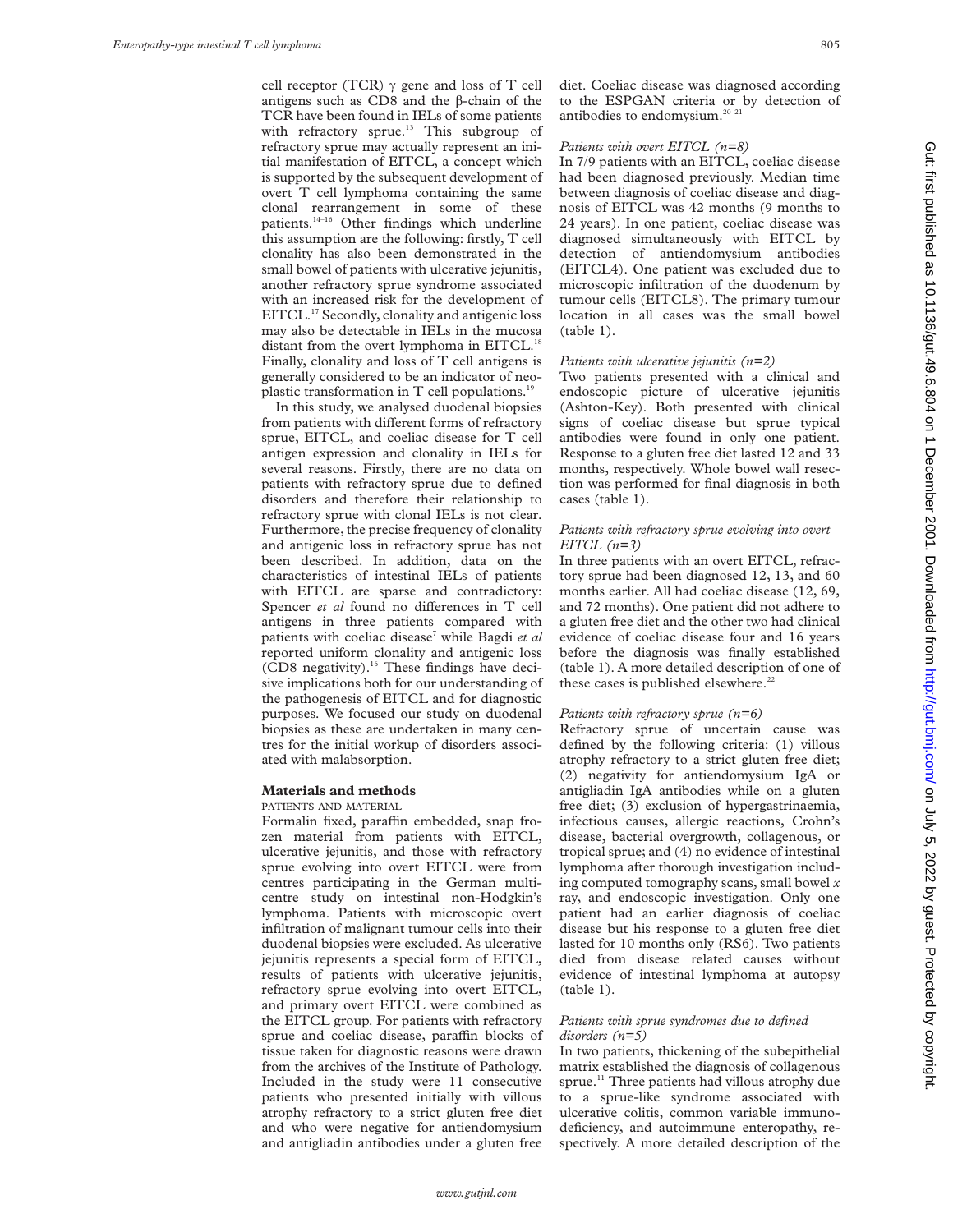case with autoimmune enteropathy is published elsewhere.<sup>23</sup> None of the patients had coeliac disease (table 1).

# *Patients with coeliac disease (n=8)*

Patients with coeliac disease on a gluten containing diet served as a control group. Inclusion criteria were: availability of the initial duodenal biopsy under a normal diet, prompt clinical response to a gluten free diet, and positivity for antigliadin or antiendomysium antibodies. Duodenal biopsies under a gluten free diet were available in 6/8 patients showing histological improvement (table 1).

#### DNA ISOLATION

DNA was extracted from formalin fixed, paraffin embedded, duodenal and colonic biopsies and resected tumour according to the manufacturer's instructions (QIAamp tissue kit; Qiagen GmbH, Hilden, Germany). DNA was stored at 4°C for a maximum of four weeks until further usage.

## PRIMER SETS

Oligonucleotide consensus primers for detection of  $V\gamma1$  to  $V\gamma8$  segments were used in a semi nested polymerase chain reaction (PCR) in conjunction with established J $\gamma$  primers, as described by Dippel and colleagues.<sup>24</sup> Primers were synthesised on an automated DNA synthesiser (Model 381A; Applied Biosystems, Weiterstadt, Germany) and purified by high pressure liquid chromatography.

#### PCR CONDITIONS

A semi nested PCR was performed for detection of clonal TCR- $\gamma$  rearrangements. In the first round of amplification, two separate reactions were carried out employing the same  $V\gamma$ 1–8 consensus primer in conjunction with the J $\gamma$  primer JGT1/2 and JGT3, respectively. An aliquot (1%) of the first two PCRs was used for reamplification which was performed with a nested V $\gamma$ 1–8 primer and the same J $\gamma$  primers (table 1). DNA (200 ng) extracted from paraffin embedded tissue sections was used in the first PCR. The reaction (100 µl) was carried out after a hot start technique (AmpliWax PCR GEM 100; Perkin Elmer, Weiterstadt, Germany) with  $2.0 \text{ mmol/l}$  MgCl<sub>2</sub>,  $800 \text{ mmol/l}$ deoxyribonucleotides, 1.25 U of Taq polymerase (Ampli Taq DNA Polymerase; Perkin Elmer), 10  $\mu$ l of 10× PCR buffer (Perkin Elmer), and 200 ng of each primer. For reamplification, 1 µl of the first amplification product was used as a DNA template. Buffer conditions were identical with the exception of 1.5 mmol/l  $MgCl<sub>2</sub>$ . Cycling parameters were 96°C (15 seconds) for denaturation, 60°C (40 seconds) for primer annealing, and 72°C for strand elongation for 30 seconds each (25 cycles). For denaturation, 96°C was extended in the first step to four minutes. PCR products were visualised on ethidium bromide stained 6% polyacrylamide gels. For negative controls water samples and for positive controls DNA from a T cell lymhoma cell line (PEER) were run in parallel with each PCR. Contamination was strictly avoided by separating DNA isolation, PCR set up, and processing into different rooms, using gloves at all times.

## FLUORESCENT FRAGMENT ANALYSIS (GeneScan ANALYSIS)

For GeneScan analysis, reamplification was performed under the same conditions as

*Table 1 Patient characteristics*

|                    | Age(y)    | Sex    | Coeliac<br>disease | <b>GFD</b>     | Response<br>to GFD | EmA<br>antibodies | AGA<br>antibodies | Grade of<br>enteropathy | Duration of<br>symptoms<br>(months) | Clonality<br>$duo$ (bp) | Clonality<br>Tuljejunum<br>in $U_f^*(b_p)$ | Outcome<br>(months) |
|--------------------|-----------|--------|--------------------|----------------|--------------------|-------------------|-------------------|-------------------------|-------------------------------------|-------------------------|--------------------------------------------|---------------------|
| $CD1-8$            | $12 - 70$ | 6F, 2M | $+$                | $^{+}$         | $+$                | $6+, 2ni$         | $8+$              | III-IV                  | $2 - 384$                           | Poly                    |                                            | All alive           |
| CoS <sub>1</sub>   | 24        | F      |                    | $\ddot{}$      |                    |                   |                   | Ш                       | 24                                  | Oligo                   |                                            | $+28$               |
| CoS <sub>2</sub>   | 40        | F      | $\ddot{}$          | $\ddot{}$      | $+$                | ni                | $\ddot{}$         | IV                      | 228                                 | Poly                    |                                            | Alive 108           |
| Col.ass.           | 55        | F      |                    |                |                    | n <sub>1</sub>    | ni                | Ш                       | 12                                  | Poly                    |                                            | Alive 94            |
| <b>CVID</b>        | 32        | F      |                    |                |                    |                   |                   | III                     | 15                                  | Poly                    |                                            | Alive 96            |
| Auto E             | 18        | M      |                    | $\pm$          |                    |                   | $\ddot{}$         | IV                      | 24                                  | Poly                    |                                            | Alive 50            |
| RS <sub>1</sub>    | 51        | M      |                    |                |                    | ni                |                   | III                     | 22                                  | Poly                    |                                            | Alive 46            |
| RS <sub>2</sub>    | 34        | F      |                    |                |                    |                   |                   | IV                      | 10                                  | Poly                    |                                            | Alive 86            |
| RS <sub>3</sub>    | 64        | F      |                    |                |                    |                   |                   | Ш                       | 31                                  | Poly                    |                                            | Alive 84            |
| RS <sub>4</sub>    | 42        | F      |                    | $\pm$          |                    | ni                |                   | III                     | 5                                   | Poly                    |                                            | Alive 70            |
| RS <sub>5</sub>    | 74        | F      |                    |                |                    | ni                |                   | IV                      | $\overline{c}$                      | Poly                    |                                            | $+12$               |
| RS <sub>6</sub>    | 79        | M      | $\ddot{}$          | $\pm$          | $+$                | $\ddot{}$         | $\ddot{}$         | Ш                       | 23                                  | Mo 200                  |                                            | $+2$                |
| $RS-Tu1$           | 72        | F      | $\ddot{}$          | $\overline{+}$ | $\ddot{}$          |                   |                   | III                     | 69                                  | Bi 208,209              | Bi 208,209                                 | Alive 72            |
| $RS-Tu2$           | 56        | F      | $+$                | $\ddot{}$      | $+$                | ni                | $\ddot{}$         | IV                      | 72                                  | Poly                    | Mo 208                                     | $+19$               |
| $RS-Tu3$           | 60        | M      | $\ddot{}$          | $\overline{+}$ | $\ddot{}$          | $^{+}$            | $\overline{+}$    | IV                      | 12                                  | Mo 205                  | Mo 205                                     | $+1$                |
| $UJ_1$             | 73        | M      | $+$                | $\ddot{}$      | $+$                |                   |                   | Ш                       | 12                                  | Bi 205,214              | Bi 205,214                                 | $+4$                |
| UJ <sub>2</sub>    | 50        | F      | $\ddot{}$          | $\overline{+}$ | $\ddot{}$          | $+$               | $\ddot{}$         | III                     | 33                                  | Mo 211                  | $Mo$ 211                                   | Alive 24            |
| EITCL 1            | 48        | F      | $+$                | $\ddot{}$      |                    | ni                | ni                | III                     | $\mathbf Q$                         | Poly                    | Mo 202                                     | $+60$               |
| EITCL 2            | 58        | F      |                    |                |                    |                   |                   | П                       |                                     | Mo 207                  | Mo 207                                     | $+16$               |
| EITCL 3            | 52        | M      | $\ddot{}$          | $^{+}$         | $+$                |                   | ni                | $III$ -IV               | 58                                  | Poly                    | Mo 206                                     | $+3$                |
| EITCL 4            | 54        | F      | $\ddot{}$          |                |                    | $^{+}$            |                   | Ш                       | $\Omega$                            | Poly                    | Mo 211                                     | Alive 45            |
| EITCL 5            | 71        | F      | $+$                | $\ddot{}$      | $+$                |                   | $\ddot{}$         | IV                      | 288                                 | Poly                    | Mo 206                                     | $+10$               |
| EITCL 6            | 53        | F      | $\ddot{}$          | $\ddot{}$      | $\ddot{}$          | $^{+}$            | $\ddot{}$         | IV                      | 24                                  | Bi 196,212              | Bi 196,212                                 | $+3$                |
| EITCL 7            | 71        | F      | $\ddot{}$          | $\ddot{}$      | $^{+}$             |                   | $\ddot{}$         | Ш                       | $\overline{4}$                      | Poly                    | Mo 207                                     | $+80$               |
| EITCL <sub>8</sub> | 76        | F      | $\ddot{}$          | $\ddot{}$      |                    | ni                | ni                | Ш                       | 60                                  | Mo 210                  | Mo 210                                     | $+2$                |
| EITCL 9            | 50        | F      | $\ddot{}$          | $\overline{+}$ | $+$                | ni                | ni                | Ш                       | 240                                 | Mo 212                  | Mo 212                                     | Surv 4              |

Results of antibody tests were undertaken during a normal diet.

F, female; M, male; CD, coeliac disease; GFD, gluten free diet; EmA, antiendomysium antibodies; AGA, IgA antigliadin antibodies; enteropathy, enteropathy in duodenal biopsies is graded according to the classification by Marsh; duration of symptoms, duration of symptoms in months until definite diagnosis; outcome, if patients are alive, duration of disease since date of diagnosis is stated in months; CoS, collagenous sprue; Col.ass., colitis associated sprue syndrome. CVID, common variable immunodeficiency; auto E, autoimmune enteropathy; RS, refractory sprue, RS-Tu, refractory sprue developing EITCL; ni, not investigated; +xy, died after xy months; clonality Tu, results of TCR- $\gamma$  gene PCR from DNA from the overt lymphoma; poly, polyclonal; mo, monoclonal, lenght of dominant bands in base pairs; oligo, oligoclonal; bi, biclonal; bp, base pairs; UJ, ulcerative jejunitis.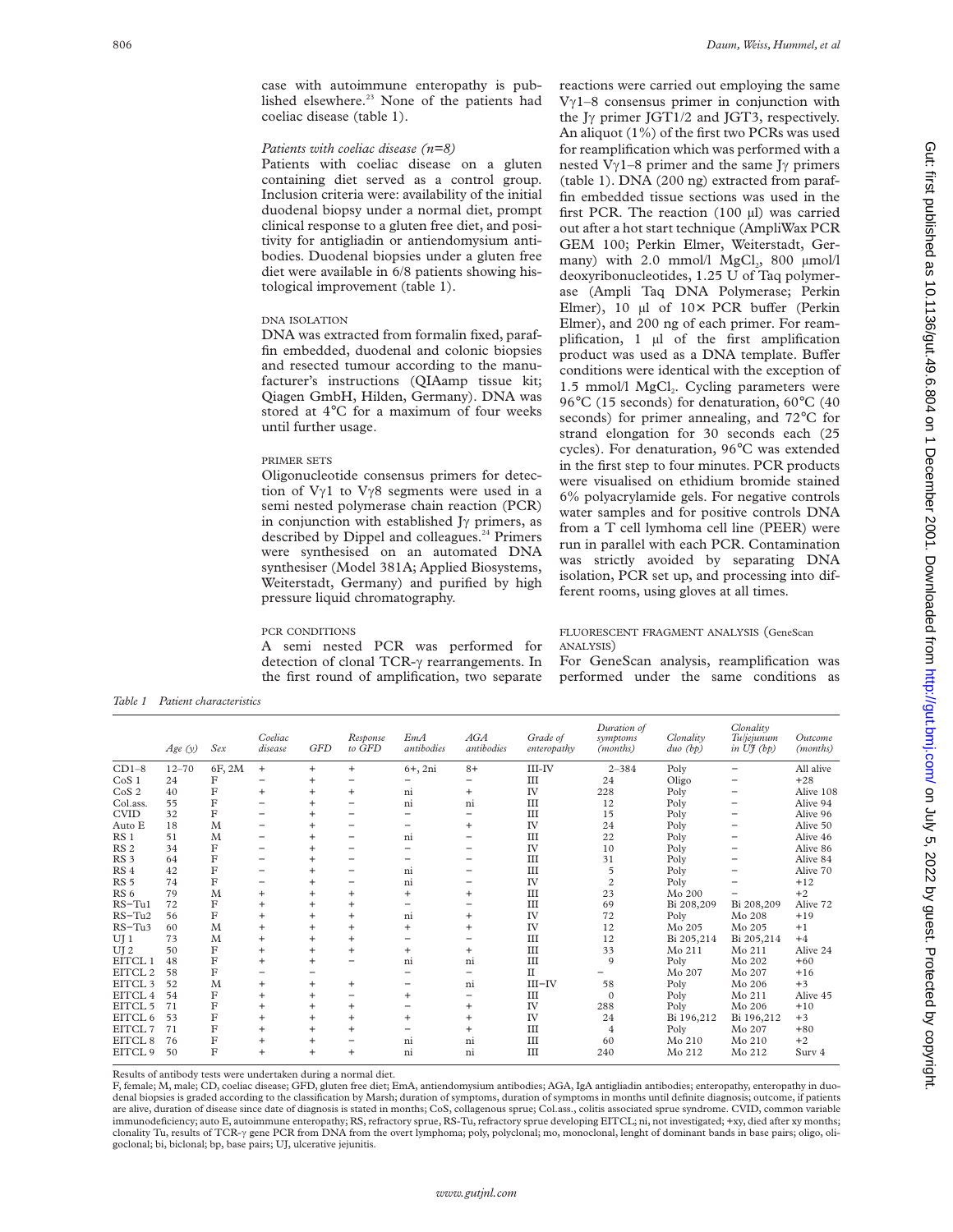described above employing fluorescence labelled V $\gamma$ 1–8 primers. Deionised formamide  $(2.0 \mu l)$ , 0.5  $\mu l$  of loading buffer, and 0.5  $\mu l$  of 6-carboxyrhodamine dye labelled DNA size standard buffer mixture (Genescan-500-ROX; Applied Biosystems, Weiterstadt, Germany) were mixed with 1 µl of PCR product and heated for three minutes to 90°C. The samples were immediately chilled and 5.0 µl loaded onto a 6% acrylamide gel containing 6 mmol/l urea and analysed in an automated DNA sequencer 373A. Size determination was performed on a Macintosh computer with the GeneScan software 672 (Applied Biosystems).24 Clonality was defined as the occurrence of one or two dominant bands.

#### CLONING AND SEQUENCING

Biclonal or monoclonal PCR products were cut out from the polyacrylamide gels and incubated overnight in 20–30 µl of distilled water. The supernatant  $(5 \text{ µ})$  was used for direct sequencing (BigDye; Perkin Elmer) employing the reamplification primers in two separate sequencing reactions. The reaction mixtures were analysed on a 377A automated DNA sequencer (Applied Biosystems) according to the manufacturer's instructions.

# HISTOLOGY AND IMUNOHISTOCHEMISTRY

Endoscopically removed or resected material was fixed in 10% formalin. Villous atrophy was graded according to Marsh and colleagues<sup>25</sup>: grade I, infiltrative lesion; grade II, infiltrativehyperplastic lesion; grade III, flat-destructive lesion with subtotal villous atrophy; and grade IV, flat-destructive lesion with total villous atrophy. Sections of formalin fixed paraffin embedded tissue were used for immunohistochemistry applying the immunoalkaline phosphatase method with the following antibodies:  $\beta$ F1 (TCR  $\beta$  chain) from T cell Sciences (Cambridge, USA), 123C3 (CD56) from Monosan (Uden, Netherlands), and 1F6 (CD4), C8-144 (CD8), and CD3 (polyclonal) from Dako (Glostrup, Denmark). Pretreatment was done using high pressure cooking for antigen retrieval in a 10 mmol/l citrate buffer, pH 6.0. Pretreatment for  $\beta$ F1 consisted of proteolytic digestion. IELs and positively stained IELs were counted per 750 epithelial cells under blinded conditions. Results are expressed as (positively stained) IELs per 100 epithelial cells and per cent of positively stained IELs.

## STATISTICAL ANALYSIS

Results were compared using the Mann-Whitney U test and the Kruskal-Wallis test for unpaired samples. Results of patients with refractory sprue due to defined disorders were not evaluated in this test because of different disease entities. For evaluation of TCR- $\gamma$  gene rearrangement, the  $\chi^2$  test was used.

Specificity was defined as the frequency of a negative test (clonal rearrangement of the TCR- $\gamma$  gene and/or loss of T cell antigens) in patients without EITCL (coeliac disease and refractory sprue due to defined disorders) and sensitivity as the frequency of a positive test in patients with EITCL (primary overt EITCL, ulcerative jejunitis, and refractory sprue evolving into overt EITCL).

# **Results**

#### HISTOLOGICAL FINDINGS

IELs were increased in all patients with EITCL above 40 per 100 epithelial cells. In patient EITCL8, overt infiltration of the duodenum by the lymphoma was found on histology and immunohistology. Data from this patient were therefore excluded from the statistical analysis. All patients had grade III–IV enteropathy except for patient EITCL2 who had grade II enteropathy with a patchy increase in CD56 positive IELs (table 1). Multiple ulcerations without evidence of lymphomatous infiltration were observed in the duodenum of patients with ulcerative jejunitis.

In the first patient with collagenous sprue (CoS1), a 35 µm thick subepithelial band-like structure, positive for van Gieson's staining, was seen. In the other patient with collagenous sprue (CoS2), subepithelial collagen deposition reached a thickness of 50 µm. In the patient with common variable immunodeficiency, weakly periodic acid-Schiff positive macrophages and a reduced number of plasma cells were found. A non-specific lymphocytic infiltrate was seen in the patient with ulcerative colitis associated sprue syndrome. Finally, the patient with autoimmune enteropathy presented with signs of chronic inflammation in the lamina propria, vacuolisation of the surface epithelium, but no significant increase in IELs.

Patients with coeliac disease showed a dense mononuclear infiltrate in the lamina propria. Median IEL counts in coeliac disease were higher in comparison with the other groups but this difference was not statistically significant (table 1, fig 1A).

# IMMUNOHISTOLOGY

CD3 staining of the duodenal biopsies confirmed the histological data, except in two cases in which lower numbers of CD3 positive IELs were counted (EITCL1 and EITCL2; fig 1B). In patient EITCL2, IELs and tumour cells were CD56 positive. Duodenal biopsies from patients with coeliac disease showed significantly more CD3 positive IELs compared with patients in the EITCL group, and compared with patients with refractory sprue of uncertain cause (fig 1B, fig 2). The numbers of CD3 positive IELs in patients with sprue syndromes due to defined disorders were similar to those of the EITCL group (fig 1B). As the absolute numbers of IELs were very variable, we used the proportion of CD8 or TCR-â positive IELs as a more reliable factor. The proportions of CD8 and TCR- $\beta$  positive IELs were significantly decreased in patients in the EITCL group and in those with refractory sprue of uncertain cause in comparison with patients with coeliac disease. The proportion of TCR- $\beta$ positive IELs in patients in the EITCL group was decreased compared with refractory sprue patients of uncertain cause (fig 1F, fig 2). One patient with coeliac disease had low numbers (<50%) of CD8 positive IELs but responded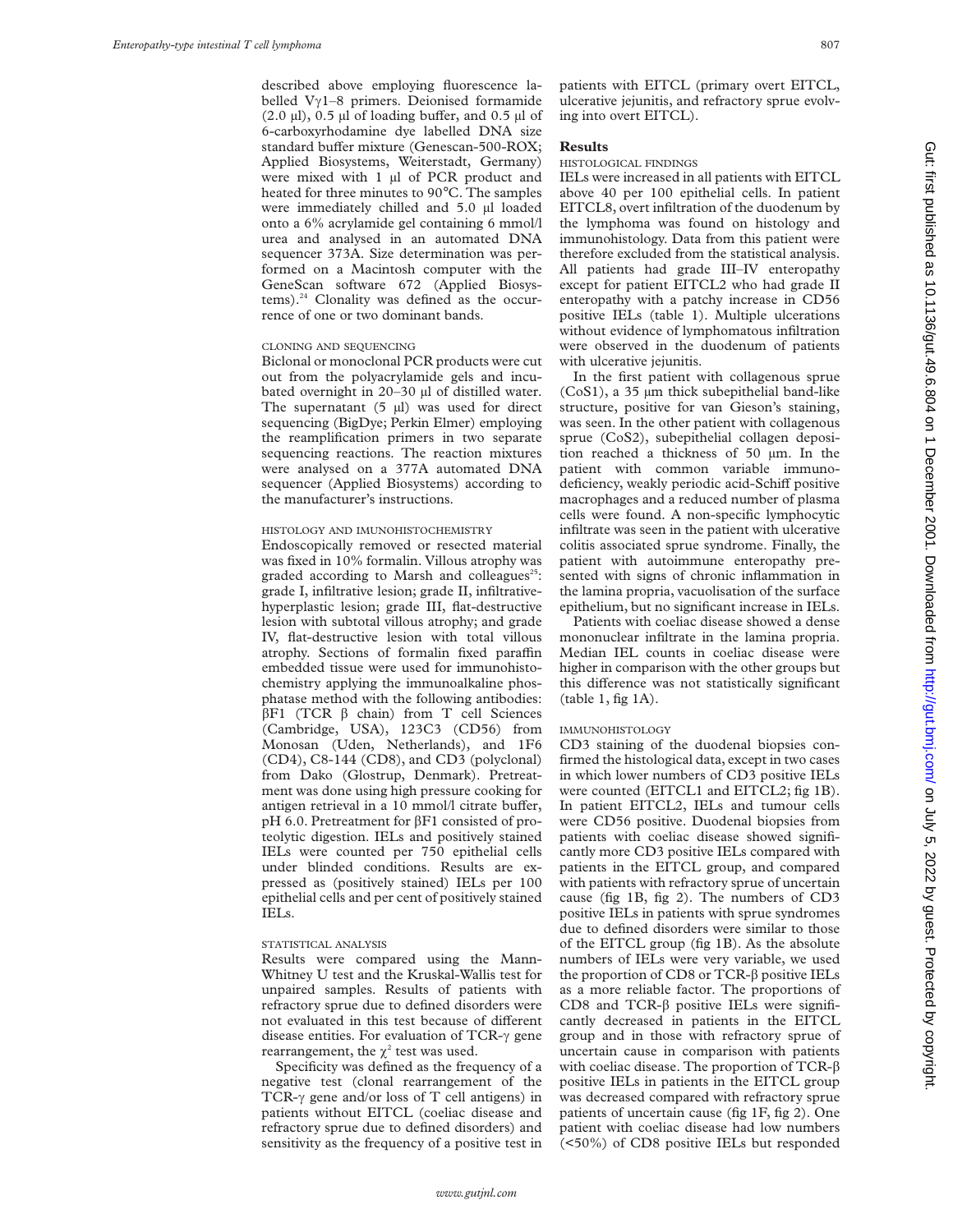to a gluten free diet. Histological examination indicated an improvement after a gluten free diet. This patient is clinically well five years after the initial diagnosis. In three patients with EITCL, TCR- $\beta$  staining could not be evaluated because the initial staining failed and further tissue was not available. CD4 was expressed only in a small proportion of IELs in all groups of patients (medians (minimummaximum): EITCL 3 (0-9); refractory sprue of uncertain cause 6 (4–9); refractory sprue due to defined disorders 3 (1–17); and coeliac disease  $3(1-23)$ ; p=0.22).

Patients with collagenous sprue had CD3 positive IELs exceeding 40 per 100 epithelial cells. The proportion of CD8 positive IELs was above 50% but TCR- $\beta$  was only detected in a small percentage of IELs (see fig 1D, F) in both.

Lymphoma tissue of patients with overt EITCL and refractory sprue evolving into EITCL was negative for CD8 in 8/12 cases and negative for the TCR- $\beta$  in 9/10 cases (in two cases staining for  $TCR-\beta$  was not possible). There was no correlation between the phenotype of the tumour cells and the phenotype of IELs in duodenal biopsies (data not shown).

# REARRANGEMENT OF THE TCR- $\gamma$  GENE

Investigation of TCR-γ gene rearrangement for clonality in duodenal biopsies of patients with coeliac disease and of patients with sprue syndromes due to defined disorders revealed polyclonal results in all cases (fig 1). In duodenal biopsies of 7/13 patients in the EITCL group, amplification revealed clonal rearrangements (p<0.005 compared with the non-EITCL



Figure 1 Absolute numbers of intraepithelial T lymphocytes (IELs) (A), and positively marked IELs with anti-CD3<br>(B), CD8 (C) and T cell receptor (TCR-H) (E) per 100 epithelial cells are shown. In addition, the percentage o *with enteropathy-type intestinal T cell lymphomas (EITCLs) were significantly reduced in comparison with patients with coeliac disease (C–F). In most cases, clonality was associated with reduced expression of T cell antigens. RSUC, refractory sprue of uncertain cause; RSDD, refractory sprue due to defined disorders. For other abbreviations see table 1.*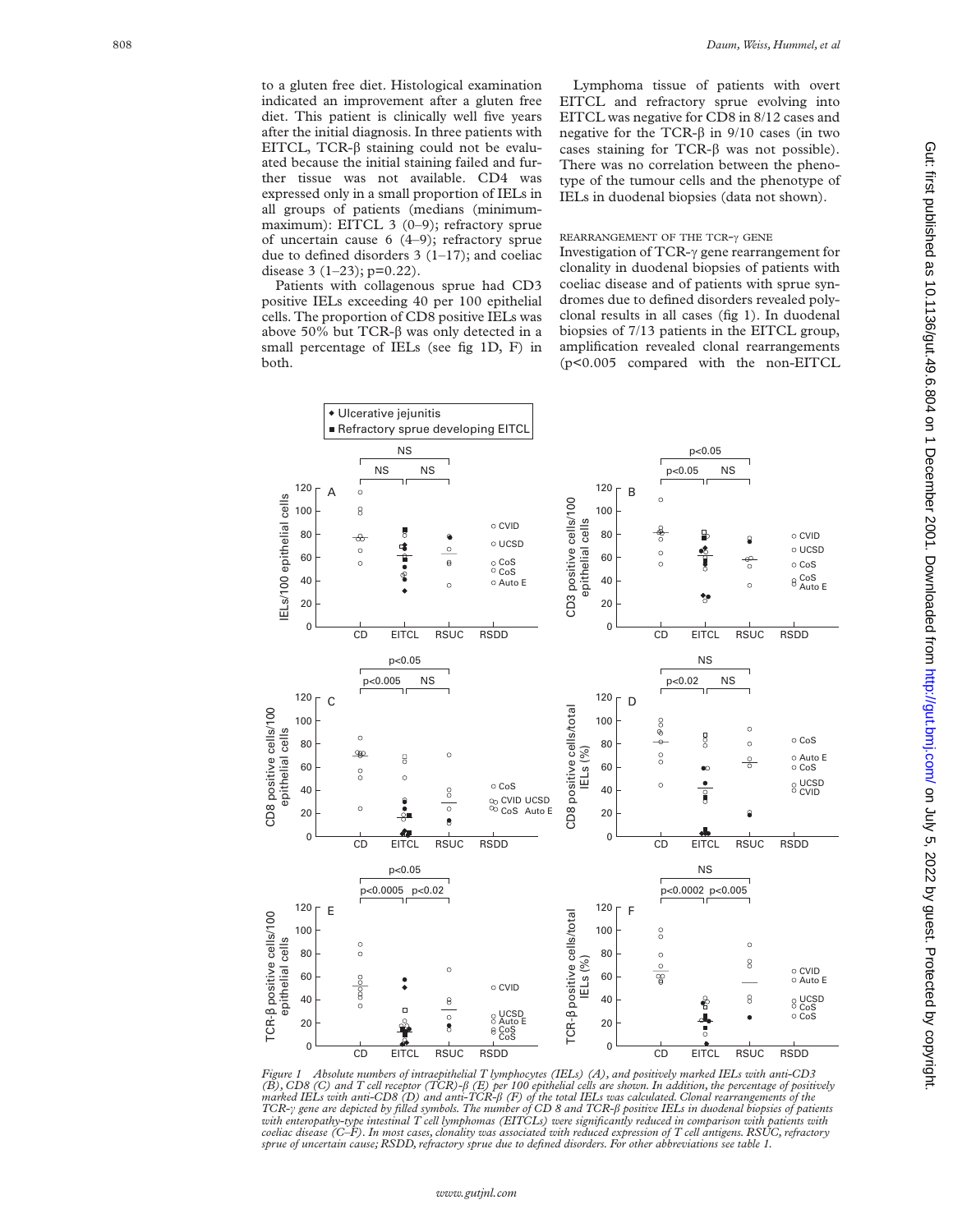group). Rearrangements of the tumour specimens were clonal with the same length and sequence of amplificate (table 1, fig 3). Both patients with ulcerative jejunitis had a clonal rearrangement in their duodenal biopsy as well as in their whole bowel wall specimen. Two of the three patients who had refractory sprue before developing overt EITCL showed the same clonal amplificate in their duodenal biopsy as that of the subsequent tumour specimen. All patients in the EITCL group with normal CD8 positive IEL counts (>50%) had a polyclonal TCR- $\gamma$  gene rearrangement in their duodenal biopsies (medians for CD8

positive IELs per 100 epithelial cells: polyclonal 68.5; monoclonal 6 (p<0.05); medians for TCR-â positive IELs: polyclonal 17; monoclonal 13.5 (p=0.22)). The exception was patient EITCL2 whose CD8 positive IELs were mainly CD56 positive and whose duodenal biopsy was monoclonal for the TCR- $\gamma$  gene rearrangement.

Amplification of the TCR- $\gamma$  gene revealed clonal rearrangement in only 1/6 patients with refractory sprue of uncertain cause. An abnormal phenotype of IELs—CD8 and TCR-â negativity—was demonstrated in the duodenal biopsy of the monoclonal case (RS6); all other



Figure 2 Haematoxylin-eosin staining (A) and immunohistochemistry (B–D) of a duodenal biopsy of a patient with an<br>enteropathy-type intestinal T cell lymphoma (EITCL) showing an increased number of intraepithelial T lymphoc *(IELs) in conventional histology (A) that were mostly positive for CD3 (B) but negative for CD8 (C) and T cell receptor (TCR)-*â *(D), and a patient with coeliac disease (haematoxylin-eosin (E); CD3 (F); CD8 (G); TCR-*â *(H)). IELs in the duodenal biopsy of the patient with coeliac disease were CD3, CD8, and TCR-*â *positive (F–H). Original magnification 100*×*.*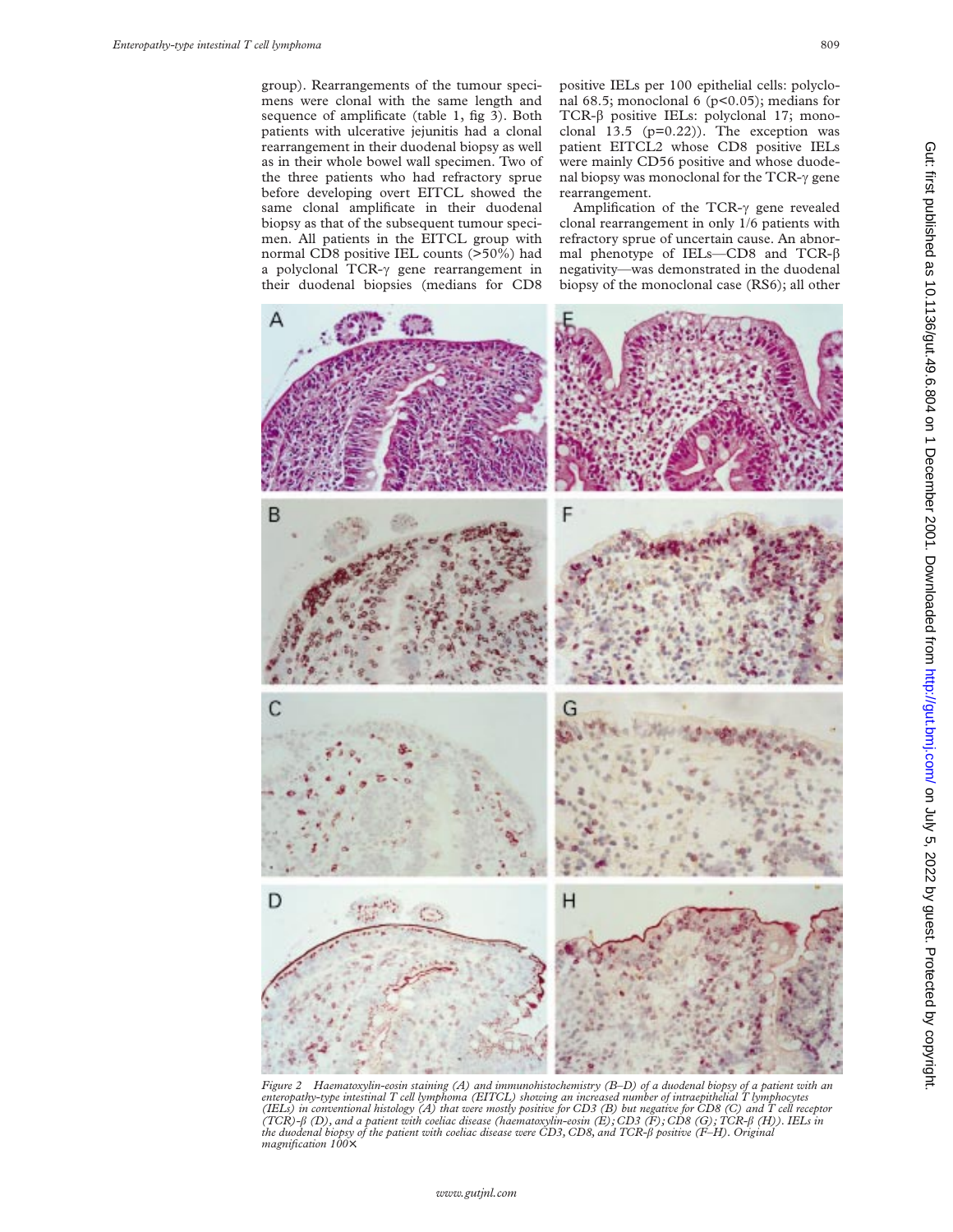



cases in this group were mostly CD8 or TCR- $\beta$ positive (table 1, fig 1). In general, clonality was associated with decreased expression of CD8 and TCR- $\beta$  to less than 50% of IELs in 7/8 cases (fig 1).

# SPECIFICITY AND SENSITIVITY

The specificity for detection of an EITCL in comparison with coeliac disease and with refractory sprue due to defined disorders was 77% with a cut off at 50% of positive IELs for CD8 and TCR-â. Sensitivity for detection of an EITCL was 85% (table 2). With a cut off at 25% of positive IELs for CD8 and TCR- $\beta$ , specificity was still 89%, but sensitivity was only 31%. Immunohistology for TCR-â was more specific than for CD8 (table 2, fig 1).

The specificity of TCR- $\gamma$  gene clonality for detection of an EITCL in comparison with coeliac disease and refractory sprue due to defined disorders was 100% but sensitivity was only 62% (table 2).

# **Discussion**

In 1998, Cellier *et al* in a seminal paper stated that intestinal IELs from patients with refractory sprue are clonal and display an abnormal phenotype with antigenic loss, including that of CD8 and the  $\beta$ -chain of the TCR.<sup>13</sup> Initially, the precise nature (reactive, neoplastic) of these T cell populations was uncertain. Evidence has now accumulated suggesting that these T cells are an early manifestation of EITCL: some of these refractory sprue patients developed overt EITCL containing the same clonal rearrangements in their overt lymphomas as in the duodenal biopsies. Furthermore, patients with EITCL may show identical clonal rearrangements throughout their intestinal mucosa as in their main tumour. $14-17$  As these data have an important impact on our understanding of the pathogenesis of sprue syndromes and EITCL as well as on the histopathological diagnosis of these diseases, we wished to define the frequency and specificity of these findings in a larger patient group. To test the diagnostic significance of these changes, we concentrated on duodenal biopsies.

We first questioned the specificity and sensitivity of clonality and of the loss of T cell antigens in IELs of duodenal biopsies for the detection of an EITCL as data in this respect are sparse.<sup>7 15 16</sup> Our data revealed that clonality of the TCR- $\gamma$  gene was highly specific for EITCL without exception, but displayed a rather low sensitivity (54% of patients with EITCL). This low sensitivity might be due to the relatively small number of clonal intraepithelial lymphoma cells in comparison with all other infiltrating reactive lymphocytes that are also investigated in the duodenal biopsy. Dippel *et al* reported a detection limit of 5% of clonal DNA.24 Immunohistology had a very high sensitivity for detection of an EITCL (decreased TCR- $\beta$  in IELs 100%) but was less specific. Thus decreased T cell antigen expression was also seen in 31% of patients without EITCL, in particular in patients with refractory sprue due to defined disorders. Decreased expression of CD8 (below 50% of IELs) in the

Table 2 Loss of T cell antigens and T cell receptor  $\gamma$  (TCR- $\gamma$ ) gene clonality in patients with enteropathy-type intestinal T *cell lymphoma (EITCL), without EITCL, and in refractory sprue (RS)*

|                                   | Loss of $CD8*$ | Loss of $TCR-\beta\ddagger$ | Loss of CD8<br>or $TCR-\beta$ | Clonality of the<br>$TCR-\gamma$ gene | Loss of<br>$CD8/TCR-\beta$ or<br>clonality of the<br>TCR-y gene |
|-----------------------------------|----------------|-----------------------------|-------------------------------|---------------------------------------|-----------------------------------------------------------------|
| EITCL group $(n=13)$ <sup>+</sup> | 8(62%)         | $13(100\%)$                 | 11(85%)                       | 7(54%)                                | $13(100\%)$                                                     |
| $EITCL$ (n=8)                     | $4(50\%)$      | $6(100\%)$                  | 7(87.5%)                      | 3(37.5%)                              | 7(87.5%)                                                        |
| $UI(n=2)$                         | $2(100\%)$     | $2(100\%)$                  | $2(100\%)$                    | $2(100\%)$                            | $2(100\%)$                                                      |
| $RS-Tu(n=3)$                      | 2(67%)         | $3(100\%)$                  | $3(100\%)$                    | 2(67%)                                | $3(100\%)$                                                      |
| Non-EITCL $(n=13)$                | 3(23%)         | 3(23%)                      | $4(31\%)$                     | $\Omega$                              | 4(31%)                                                          |
| $CD(n=8)$                         | $1(12.5\%)$    | $\Omega$                    | $1(12.5\%)$                   | $\Omega$                              | $1(12.5\%)$                                                     |
| $RSDD(n=5)$                       | $2(40\%)$      | $3(60\%)$                   | $4(80\%)$                     | $\Omega$                              | $4(80\%)$                                                       |
| $RS(n=6)$                         | 2(33%)         | $3(50\%)$                   | 4(67%)                        | 1(17%)                                | 4(67%)                                                          |

†TCR-â was evaluated in only 11 patients in the EITCL group.

\*Less than 50% of IELs positive for CD8.

‡Less than 50% of IELs positive for TCR-â .

For further abbreviations, see table 1.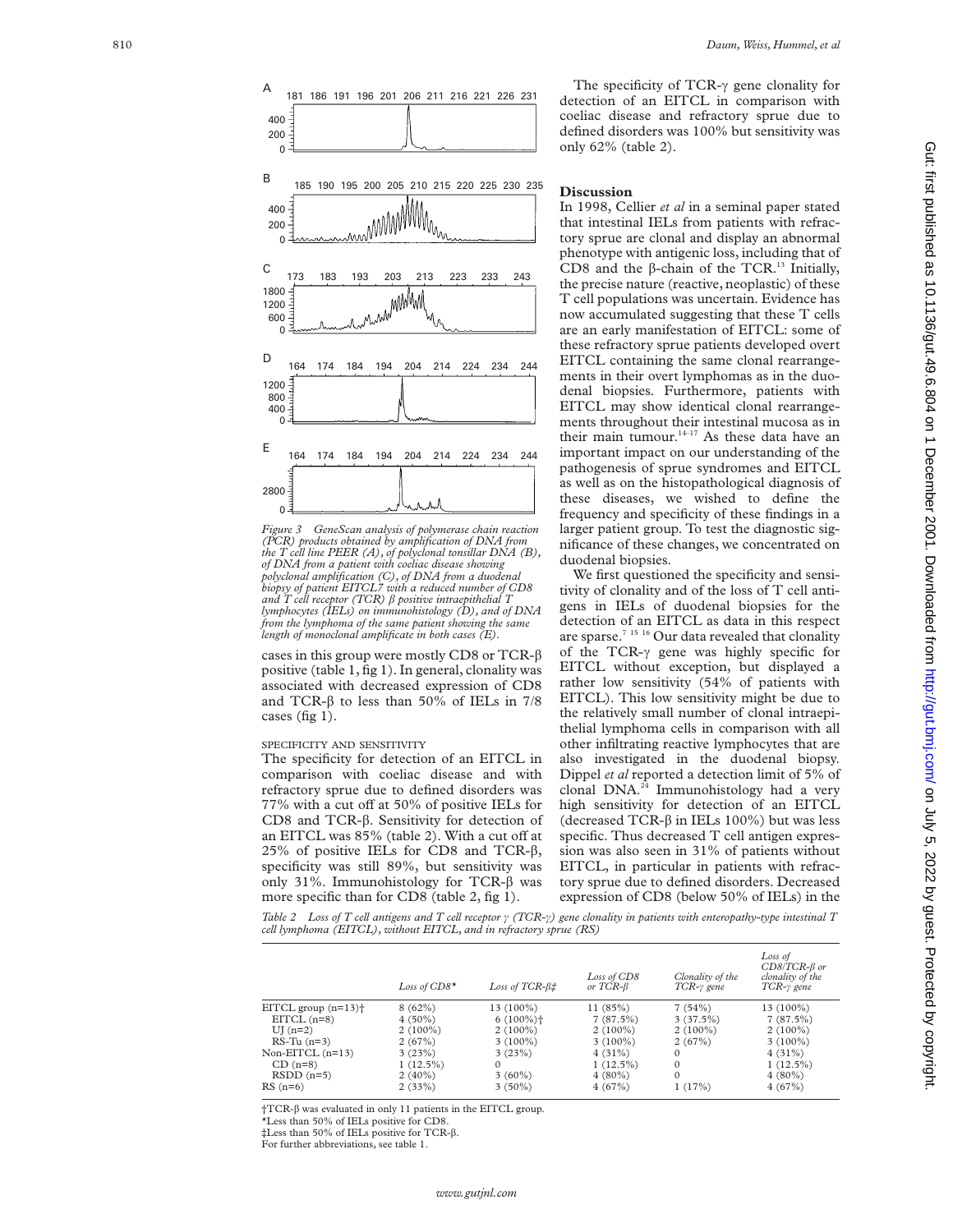absence of clonality was also found in one patient with coeliac disease who improved clinically and histologically after a gluten free diet and therefore did not suffer from refractory sprue. In view of published data, the most likely explanation for this finding is an expansion of CD8 negative and  $\gamma\delta$  positive IELs (which are TCR- $\beta$  negative).<sup>7 26</sup> Decreased T cell antigen expression in IELs of typical coeliac disease patients indicates that decreased expression of CD8 and/or TCR- $\beta$  is not sufficient for a diagnosis of refractory sprue (in the sense of early EITCL), as described by Cellier *et al*, and that clonality analyses are clearly required for these cases.<sup>13</sup> A combination of immunohistology and clonality investigation is recommended for the detection of EITCL. Clearly, demonstration of clonal and/or phenotypically abnormal IELs in duodenal biopsies warrants further clinical investigations as these patients may harbour or develop an overt EITCL. However, the absence of these findings does not exclude the possibility of an EITCL.

Secondly, we were interested in the frequency of clonality of the TCR- $\gamma$  gene and loss of T cell antigens in cases of refractory sprue of uncertain cause. We found these features among this patient group in only one case. These results appear to contrast with those presented by Cellier *et al* who demonstrated clonal IELs in all patients with refractory sprue.<sup>13</sup> In our group of patients with refractory sprue however, coeliac disease was present in only one patient who had clonal IELs, whereas all patients described by Cellier *et al* had serological or clinical evidence of coeliac disease or dermatitis herpetiformis.<sup>13</sup> It is of interest that serological and/or clinical evidence of coeliac disease was also present in all patients in the EITCL group displaying clonal proliferations of phenotypically abnormal IELs in their duodenal biopsies except in the patient with a CD56 positive lymphoma (table 1). $27$  These findings imply that refractory sprue associated with clonal IELs and displaying antigenic loss only occurs as a complication of coeliac disease. It is also evident that there is a large group of patients with refractory sprue who do not fit into any defined disease entity, including that of clonal IEL proliferation, and which is not related to coeliac disease. As some of these patients has neither developed clonality nor EITCL over a long observation period, they do not represent early refractory sprue developing into overt EITCL. Some of these patients may suffer from autoimmune enteropathy or some form of protein intolerance which escaped detection.

Clonal populations of phenotypically abnormal IELs were found in our study in 3/8 patients with overt EITCL, in 2/3 patients with refractory sprue evolving into EITCL, and in 2/2 patients with ulcerative jejunitis. Confirming the data of Murray *et al* and Ashton-Key *et al*, identical clonal rearrangements were discovered in the overt tumours of patients with EITCL and in the mucosa at different sites in ulcerative jejunitis.17 18 Regarding the pathogenesis of EITCL, these findings imply: (1) that overt EITCL may either develop directly from coeliac disease without a precursor lesion (refractory sprue with clonal IELs) which are demonstrable in duodenal biopsies; (2) that in some patients EITCL is preceded/ accompanied by a refractory sprue-like disease which is probably neoplastic from the beginning; and (3) that in these patients refractory sprue-like disease is a complication of coeliac disease.

In summary, our findings concerning CD56 negative EITCL demonstrated that clonal and phenotypically abnormal IELs are an early intraepithelial form of EITCL as the same clonal rearrangements were detectable in the tumours of EITCL which subsequently developed. Furthermore, we demonstrated for the first time that patients with clonal IEL proliferations devoid of T cell antigens are clearly different from other sprue syndromes and forms of refractory sprue, and represent a distinct disease entity for which we suggest the term "sprue-like intestinal T cell lymphoma". For diagnostic purposes in patients with refractory sprue, it appears that demonstration of TCR- $\gamma$  gene clonality is highly specific and loss of T cell antigens in duodenal biopsies is highly sensitive in the diagnosis of an EITCL. These results however will have to be confirmed in a prospective study. Thus according to the results presented, a combined immunohistological and molecular genetic approach is necessary as a large number of IELs devoid of CD8 and/or the  $\beta$ -chain of the TCR may also occur in reactive conditions. It is also apparent from our findings that many patients with refractory sprue cannot be assigned to a specific disease category which clearly is a subject for further research.

# *Note added in proof*

During the review process, Cellier *et al* reported on immunohistochemical and molecular findings of IELs in patients with refractory sprue (*Lancet* 2000;**356**:203–8). Although the number of patients without features of "sprue-like intestinal T cell lymphoma" was smaller than in our study, their conclusions concerning "sprue-like intestinal T cell lymphoma" are similar to ours—that is, that this is a neoplastic disorder and a complication of coeliac disease.

# **Appendix**

The following are members of the Intestinal Non-Hodgkin Lymphoma Study Group: Dr Bettina Dederke, Medizinische Klinik I des Universitätsklinikums Benjamin Franklin, FU Berlin; Professor Dr E Dühmke, Strahlentherapeutische und Radioonkologische Abteilung, Universitätsklinikum Grosshadern, München; Professor Dr W Fischbach, II Medizinische Klinik, Aschaffenburg; Professor Dr H-K Müller-Hermelink, Institut für Pathologie der Universität Würzburg, Würzburg; Professor Dr C Ohmann, Koordinierungszentrum für Klinische Studien der Heinrich-Heine-Universität, Düsseldorf; Professor Dr A Thiede, Chirurgische Klinik der Universität Würzburg, Würzburg; Professor Dr E Thiel,